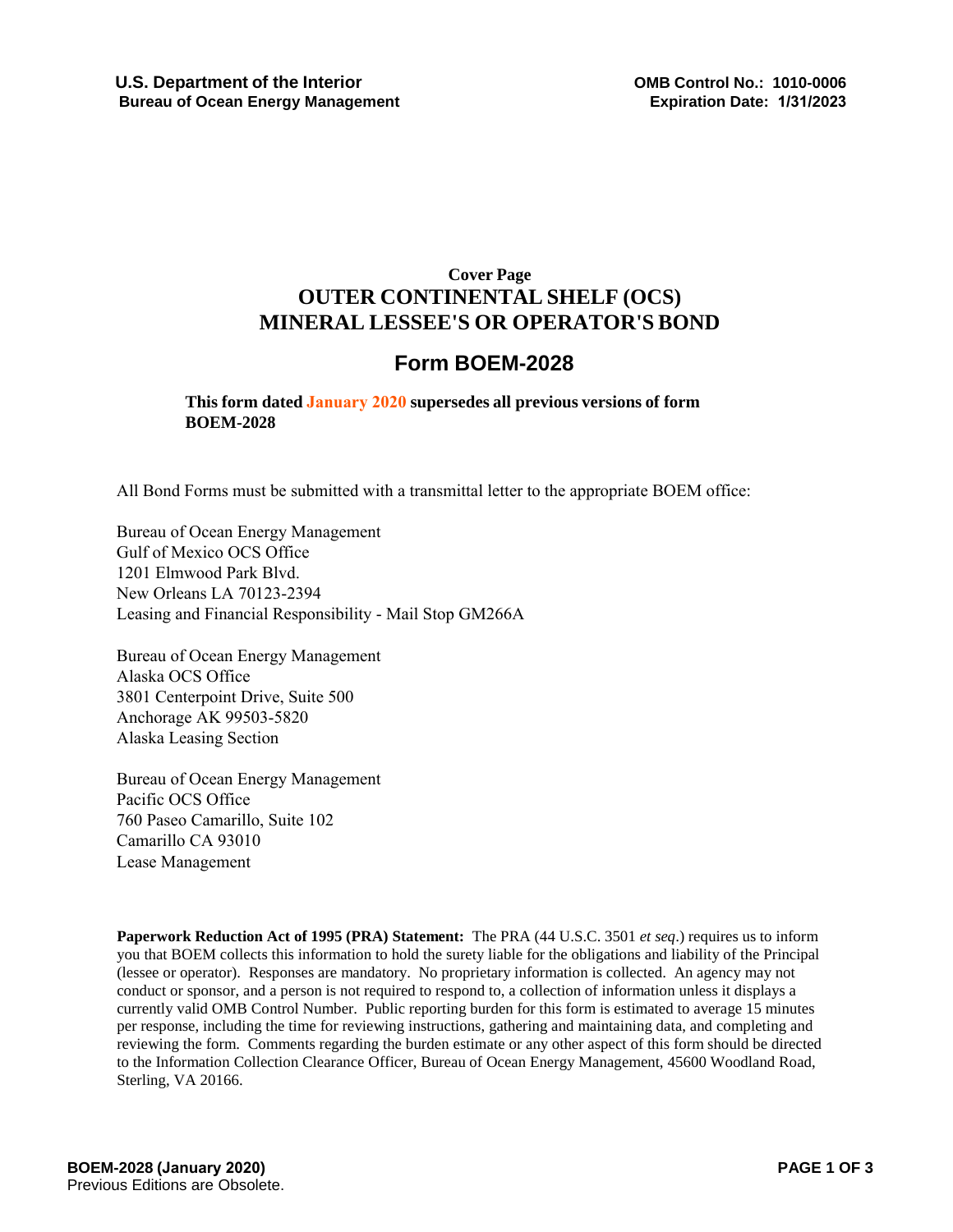### **U.S. DEPARTMENT OF THE INTERIOR**

**Bureau of Ocean Energy Management** Bond No.\_ Bond Type Lease No. Amount **OUTER CONTINENTAL SHELF (OCS) MINERAL LESSEE'S OR OPERATOR'S BOND** The **Surety** is the entity Guaranteeing Performance. Name of Surety: Mailing Address: If a Corporation, Incorporated in the State of: ; County or Parish of: Check here if Surety is certified by U.S. Treasury as an acceptable surety on Federal Bonds and listed in the current U.S. Treasury Circular No. 570. The **Principal** is the Lessee or Designated Operator for Whom the Bond is Issued. Name of Principal: Mailing Address: Schedule A, the region or leases covered by this bond, is composed of: (Check one and add legal description) The following region: The following lease $(s)$ : . In addition to the Obligations of the Principal during the period of liability of this bond, the Surety also accepts the following Obligations: (Check one) No Obligations other than the Obligations of the Principal during the period of liability of this bond. All Obligations of all previous Sureties or guarantors even if the Obligations are not Obligations of the Principal during the period of liability of this bond. All Obligations of all previous Sureties or guarantors even if the Obligations are not Obligations of the Principal during the period of liability of this bond with the following exceptions or limitations (use an attached rider). **Definitions** For the purposes of this document: A **Principal** includes an entity holding an interest in the oil & gas lease in one or more of the following ways: (1) as an approved record title owner of all or a portion of the lease, (2) as an approved operating rights owner of all or a portion of the lease, or (3) as a designated operator or designated agent in all or a portion of the lease. A **Lessee** includes an approved record title owner of all or a portion of the lease or an approved operating rights owner of all or a portion of the lease. An **Obligation** includes any obligation arising from any regulations of the Department of the Interior or any Instrument issued, maintained, or approved under the OCS Lands Act (43 U.S.C. 1331 et seq.). An **Instrument** includes individually or collectively any lease, operating agreement, designation of operator or agent, storage agreement, compensatory royalty agreement, transfer of operating rights, permit, license, or easement, whereunder the Principal has the right, privilege, or license to conduct operations on the OCS. A **Person** includes an individual, a public or private entity, a State, a political subdivision of a State, any association of individuals, corporations, States, or subdivisions of States, or a government agency. **By signing below, the Principal verifies that the information above is correct and agrees to the following:** Unless as otherwise indicated on Schedule A, the Principal will fulfill all Obligations for the entire leasehold and to the same extent as though the Principal were the sole lessee for all leases in Schedule A or for all leases for which the Principal has an interest within a region designated in Schedule A. **By signing below, the Surety verifies that the information above is correct and agrees to the following:** 1. The Surety does hereby absolutely and unconditionally bind itself to the United States of America acting through and by the Bureau of Ocean Energy Management (BOEM), or such other official designated by the Secretary of the Interior for this purpose, for the performance of all present and future Obligations. 2. The Surety will be responsible for all Obligations of the Principal in existence at the time this document becomes effective and all Obligations that accrue after that date and until all Obligations are met or until the Regional Director terminates the period of Check here if additional lease information is continued on attached sheet.

- liability of this bond. 3. If the Regional Director terminates the period of liability of this bond, the Surety will remain responsible for Obligations that accrued during the period of liability until the Regional Director issues a written cancellation of the bond in favor of the Surety.
- 4. If this bond is cancelled, the Regional Director may reinstate this bond as if no cancellation had occurred if any payment of any obligations of the Principal(s) is rescinded or must be restored pursuant to any insolvency, bankruptcy, reorganization, or receivership, or should the representation of the Principal that it has paid its financial Obligations or performed the other